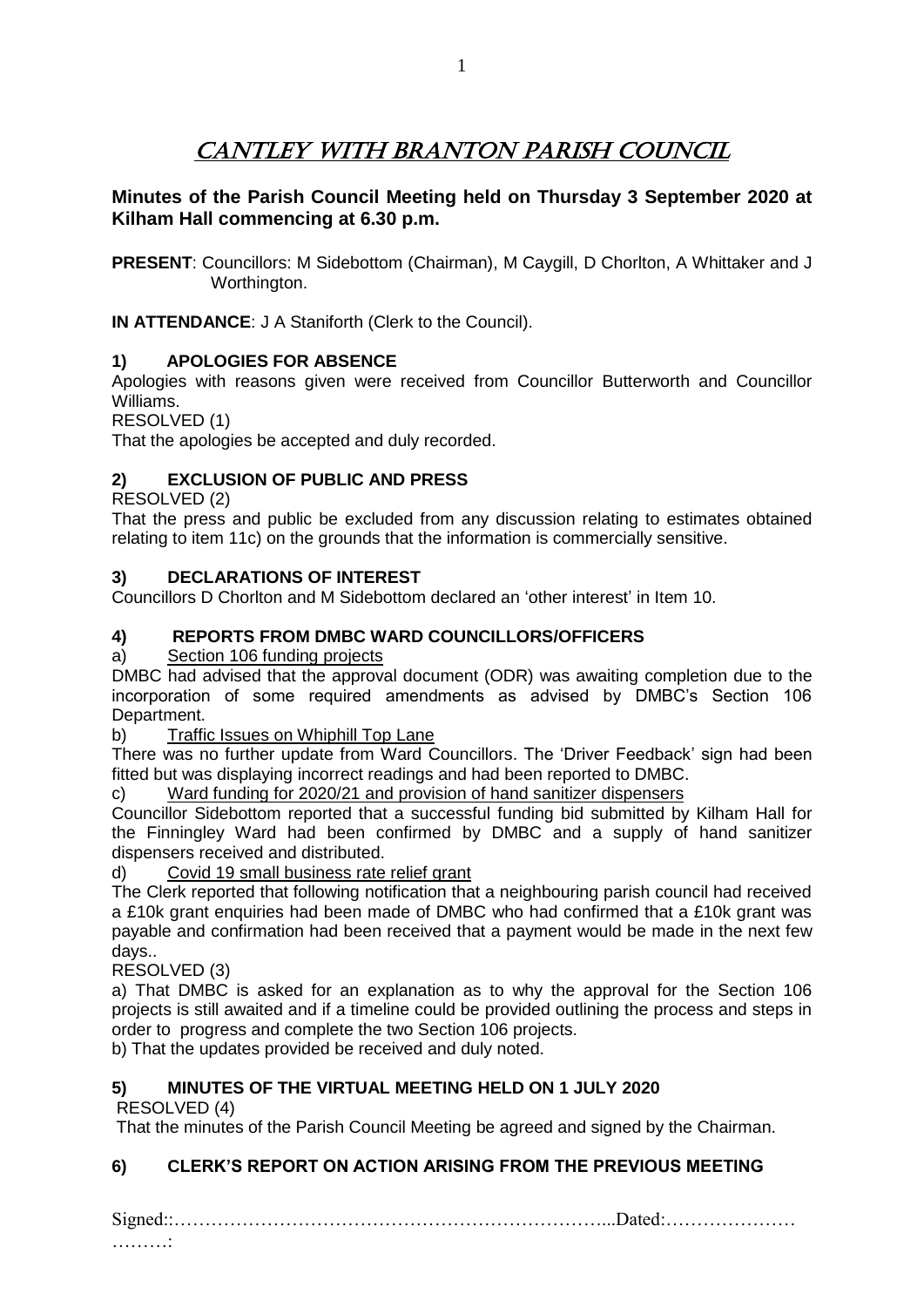Consideration was given to the report provided by the Clerk relating to actions required from the previous meeting that had been circulated and the following updates were considered:

Opening of children's playground and playground equipment

DMBC had confirmed that all playgrounds owned by DMBC would be re-opening following the lifting of the restrictions to close them by the government. DMBC had provided signage regarding the safe use of the playground and other areas at a cost of £66 +vat to enable the playground to reopen safely.

b) Tree maintenance at Kilham Hall

A site visit was still awaited by the tree officer but it was expected in the near future.

c) Provision of additional Christmas trees

The Tree Officer hoped to undertaken a site visit of the four areas identified in order to determine their suitability in the very near future.

d) Insurance renewal.

The policy had been renewed at a total cost of £949.55 to include £1.5k of cover for the CCTV system. The inclusion of cover for a war memorial was standard and would not be removed. Advice had been received stating that third party hire was no covered by the policy and all hirers were required to provide details of their own insurance, any hirer should be suitably qualified for activities being carried out and if the activity involved the supervision of children a Disclosure and Barring Service record check was required.

e) Litter pick on 1 August 2020

Councillor Sidebottom reported that 25 bags of litter had been collected, with some new residents joining the group. A further litter pick was to be arranged in November 2020.

f) Maintenance of Field Maple tree at the Rose Garden

A quotation of £75 had been received from the usual contractor who had advised that the tree was a Varigated Acer and not a Field Maple tree.

Replacement printer

The printer which was over six years old had ceased to function and the printer from the Meeting Rooms was being used as a temporary measure, there were some software issues some of which had been resolved at a cost of £20 but it may be necessary to replace it in the longer term.

RESOLVED (5)

a) That information received is duly noted.

b) That the hire policy for the recreation ground be updated to include a requirement for a DBS check to be undertaken for activities involving children.

c) That the quotation for maintenance to the variegated acer tree be agreed.

# **7) MAINTENANCE AND/OR REPLACEMENT OF PICNIC TABLES**

A quotation had been received from a local contractor to refurbish the picnic tables however in view of the cost consideration was given to replacing the tables with ones of a hard plastic material that would require virtually no maintenance and were deemed to be more durable than wooden tables.

RESOLVED (6)

That the Clerk obtains the cost of a supply of new picnic tables for consideration at the next meeting.

#### **8) FIRST QUARTER BANK RECONICILATION AND BUDGET MONITORING REPORT**

#### RESOLVED (7)

a) That the bank reconciliation denoting a bank balance of £73,670.34 be agreed and duly signed

b) That the budget monitoring report denoting that expenditure was in line apart from additional expenditure for the re-sealing of the Rose Garden surface was received and the contents noted.

# **9) ITEMS RAISED BY MEMBERS OF THE PUBLIC**

Signed::……………………………………………………………...Dated:…………………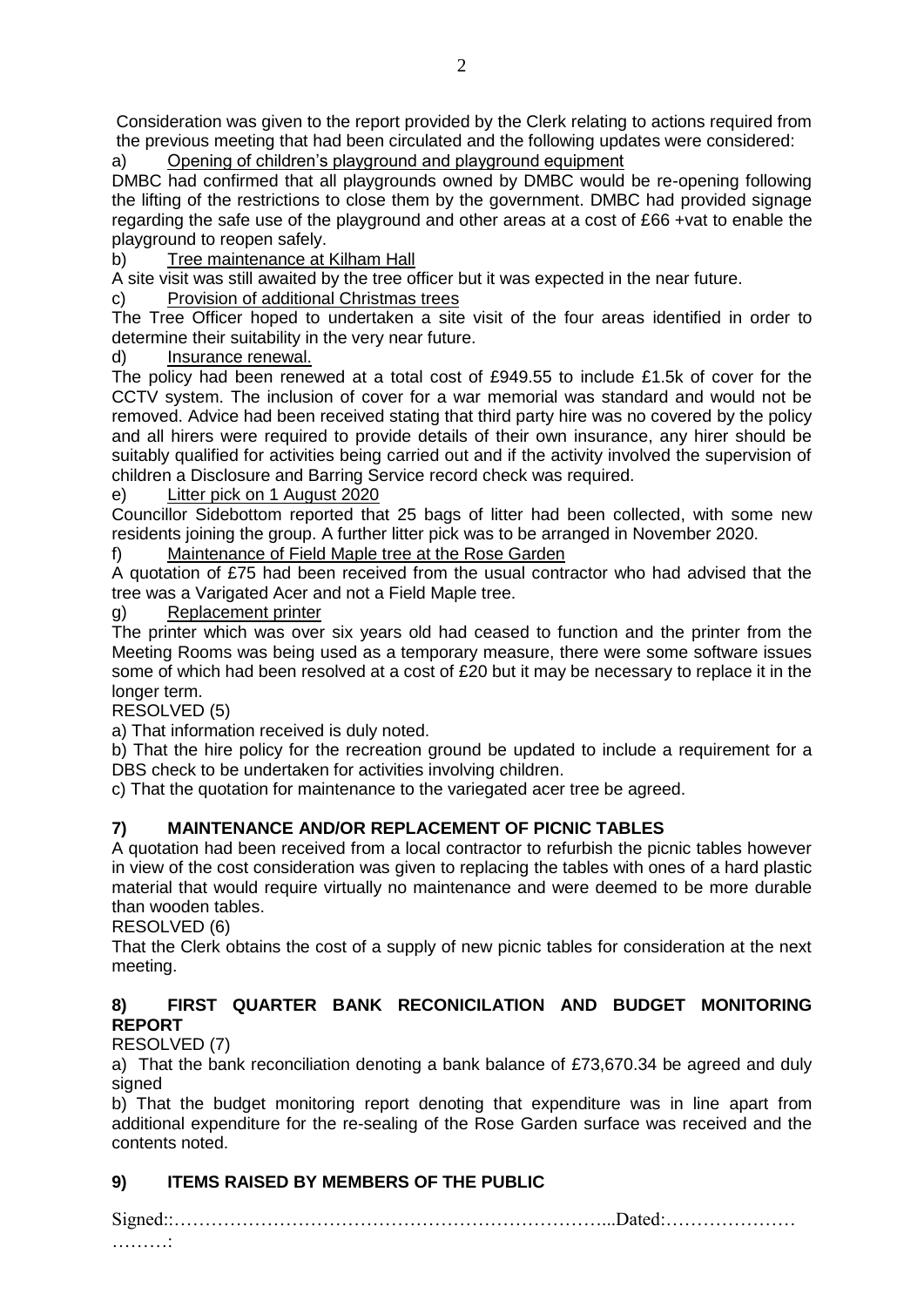a) Overgrown verge between Branton Garden Centre and Poppyfields Way

The Garden Centre had been asked to cut back vegetation to assist pedestrians using the footpath.

b) Incident of anti- social behaviour at Kilham Hall Park

A user of the park had reported that a small group of young people had harassed and verbally abused two runners using the perimeter path and that there was a large amount of litter on the site. The Clerk had advised to report the matter to the police but after consideration the person had decided not to. No further incidents had been reported. RESOLVED (8)

That the information is noted and incidents of anti-social behaviour/harassment be monitored.

#### **10) KILHAM HALL MANAGEMENT COMMITTEE REPORT**

Councillor Sidebottom reported that a meeting of the committee was scheduled to take place on 10 September 2020 and a new committee member had been appointed. A detailed risk assessment had been completed to enable the hall to reopen to its regular users with a maximum of 13 people and as a consequence the coffee club, WI meetings and private bookings had not reconvened. All users were required to produce their own risk assessment to ensure that the hall's and the groups' were compatible. A copy of the risk assessment for the playgroup was awaited to enable the group to re-commence. A dance group had a booking from 4.00 – 8.00pm every Friday from 4 September 2020.

There had been an upgrade to the fire alarm system which required an area of the loft to be boarded and this was being arranged. There was still a bank balance of around £20k.

#### RESOLVED (9)

That the report is received and a message of thanks extended to the Management Committee.

#### **11) KILHAM HALL PARK/MEETING ROOMS AND GARDEN ISSUES**

a) Incidents of anti-social behaviour

There had been no other reports of anti-social behaviour but there had been varying amounts of litter.

#### b) Upgrade of fire alarm system

Following the annual service the contractor had advised that an amount of work was needed to update the fire alarm system in both the meeting rooms and the hall and had quoted a total cost of around £3k. A further contracted had been approached who had confirmed that the systems required updating and had quoted a total cost of around £2k which included the installation of a separate control panel linked to the hall in the meeting rooms at a cost of £1,014.60 and less than £1k for the hall. The work was deemed essential to meet health and safety requirements had been arranged by the Clerk following consultation with members.

c) Quotation to repair/replace wooden picnic tables

This was considered under item 7.

d) Arrangements for the five year fixed wire testing and portable appliance testing

The five year fixed wiring check was now due and the annual portable appliance testing was due in November and had previously been undertaken by local contractors in conjunction with the annual checks at the hall.

e) Annual service of shutters

Arrangements had been the shutters to the meeting rooms and handyman's store to be serviced in September 2019 when the hall shutters were serviced.

f) Specification for the annual hedge cut

A resident in a property on Whiphill Top Lane had again requested that the height of the hedge be maintained to provide an element of privacy and screening from the users of the park. Some residents had cut the hedge that bordered their properties and so there were now different levels. Previously it had been agreed that the hedging to the east be allowed to increase in height and only the depth be reduced substantially.

g) Condition of wooden perimeter fencing

Signed::……………………………………………………………...Dated:…………………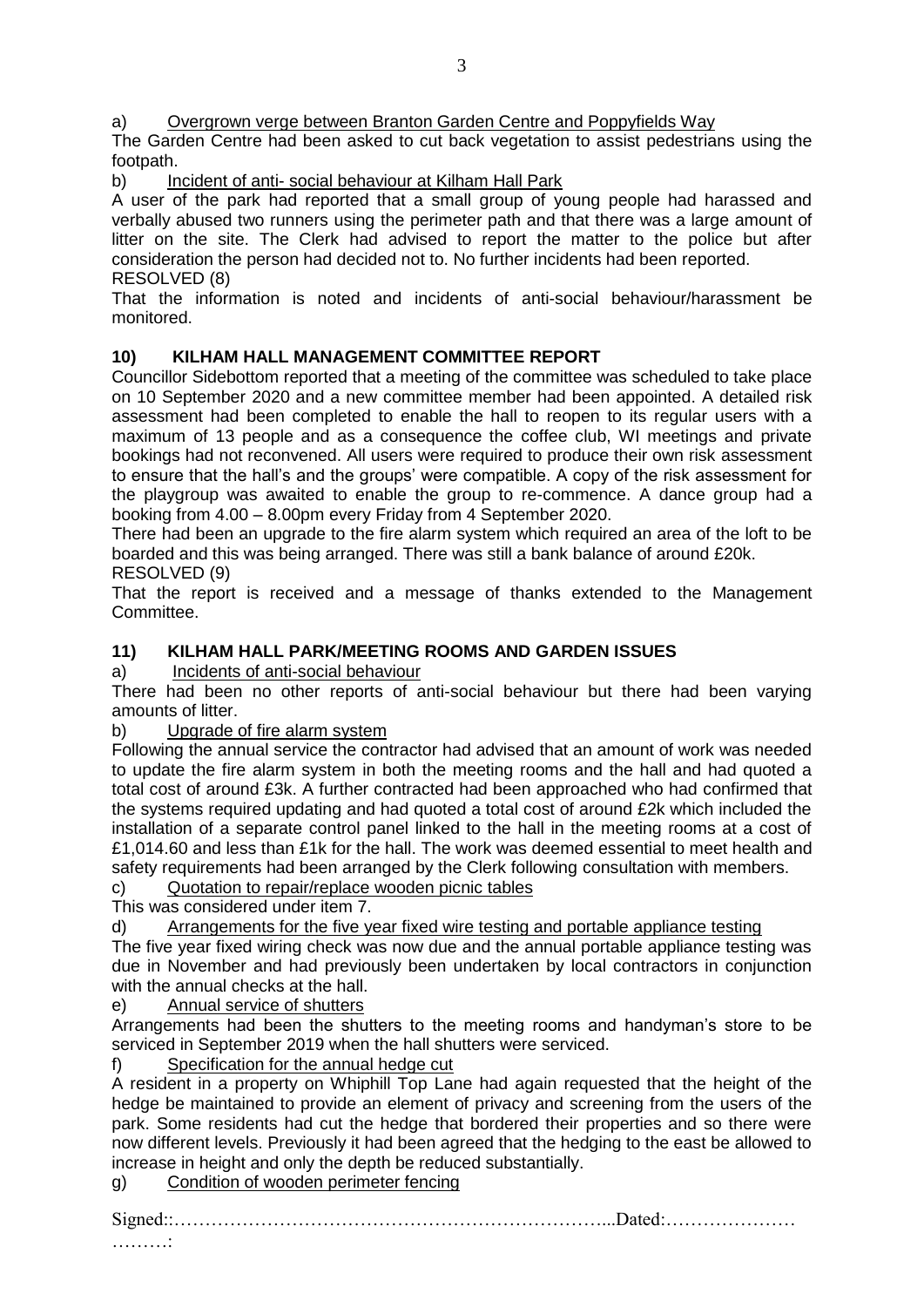The handyman had reported that sections of the fencing were now rotten and would not be repairable.

h) Abandoned vehicle

A van had been left at outside the entrance of the park for several days but was not causing an obstruction. DMBC had been informed and the vehicle had now been removed. RESOLVED (10)

a) That the Clerk arranges for the annual servicing of the shutters and the electrical testing work in conjunction with Kilham Hall.

b) That the annual hedge cut is arranged and DMBC requested to retain the height of hedging adjacent to properties on Whiphil Top Lane and the hedge on the north border. c) That an enquiry is made to the local school requesting details of the supplier of the fencing at the school.

d) That all other information is duly noted and monitored as necessary.

#### **12) PLANNING MATTER**

The following new planning applications were considered:

| 20/01689/FUL<br>Yorkshire Wildlife Park | Change of use of land and siting containers                                      | No comments |
|-----------------------------------------|----------------------------------------------------------------------------------|-------------|
| 20/01787/FUL<br>30 Oak Tree Road        | Erection of single storey side extension                                         | No comments |
| 20/02122/FUL<br>Tamale, Brockholes Lane | Erection of detached 5 bedroom dwelling including<br>new boundary wall and gates | No comments |

RESOLVED (11)

a) That the

That the granting of the following applications be noted:

20/00713/FUL, 20/01043/FUL, 20/01087/FUL, 20/01199/FUL, 20/01174/FUL, 20/01348/FUL,

20/01407/FUL, 20/01569FUL, 20/01611/FUL, 20.1634/FUL.

#### **13) RETENTION OF PAINTED STONES AS A MEMORIAL TO THE 2020 PANDEMIC**

The Chairman reported a parish had created a 'Covid snake' of painted stones as a memorial of the pandemic and whether a similar project could be enacted.

RESOLVED (12)

That the Chairman contacts the local school to request if a message could be sent to parents enquiring if anyone had any painted stones to donate to the parish council and further consideration be given to these being incorporated into a wall in the new storage extension.

# **14) ARRANGEMENTS FOR THE ANNUAL CAROL SINGING EVENT**

RESOLVED (13)

That the item be deferred to the next meeting.

#### **15) PROVISION OF A NEW MOBILE TELEPHONE AND LAPTOP**

The Clerk reported that the mobile phone that had been loaned to the parish council no longer displayed the telephone number when calls were made and it would not receive general updates. The keyboard of the laptop was now worn away and some letters were no longer visible.

RESOLVED (14)

a) That the provision of a new mobile telephone be agreed at a cost of up to £200.

b) That the provision of a new laptop computer be agreed at a cost of up to £600.

#### **16) UPDATE TO MEDIA POLICY**

Signed::……………………………………………………………...Dated:…………………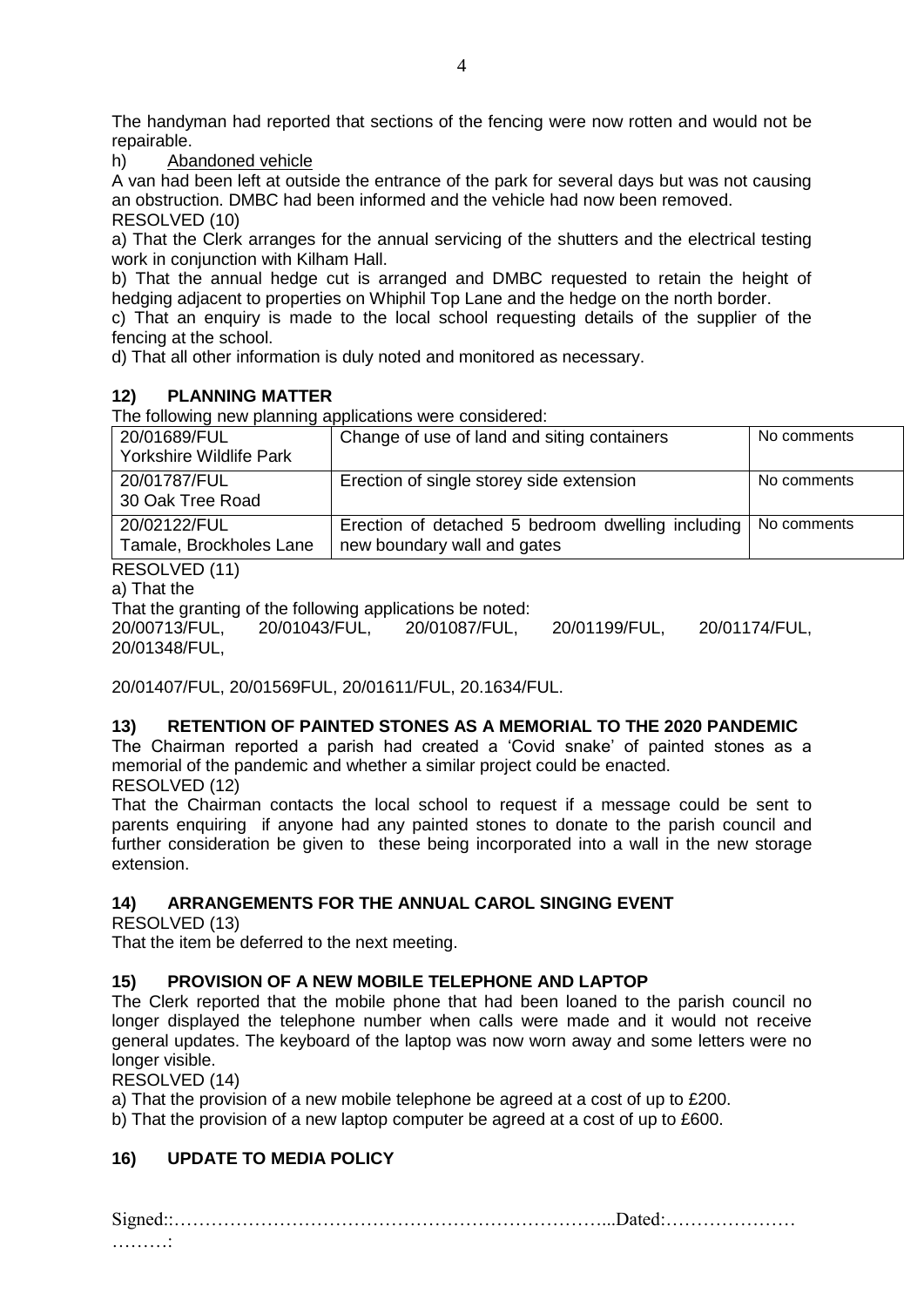An amendment was proposed to allow the Clerk or Chairman to post messages in between meetings relating to health and safety of public land where there was a potential danger to the public. A copy of the proposed amendment had been circulated with the agenda. RESOLVED (15)

That the proposed amendment be agreed.

# **17) AUTHORISATION OF BANK PAYMENTS**

Consideration was given to the schedule of payments for signature.

RESOLVED (16)

That the following payments made are duly authorised:<br>20/028 Clerk (July salary)

2724.15 Clerk (July salary) **Example 2008** Clerk (July salary) 20/029 Clerk (reimbursement for envelopes) £ 3.40 20/030 Chairman ( zoom subscription for July and hazard tape) £ 24.16 20/031 DMBC (green waste collection  $£184.00$ 20/032 Glendale (grass cutting 5 & 19 June) £ 87.31 20/033 Clerk (August salary) £711.61 20/034 Branton Garden Centre (repair to hedge trimmer)  $£ 25.00$ 20/035 YLCA (Planning training for A Whittaker)  $\epsilon$  22.50 20/036 Glendale (grass cutting 3 &17 July)  $\qquad \qquad$  E 87.31  $\qquad$  20/037 DMBC (emptying bins quarter 1)  $\qquad \qquad$  £126.47 DMBC (emptying bins quarter 1)  $£126.47$ 20/038 BHIB (annual insurance premium) £949.55 20/039 DMBC (Covid signs for playground) £ 79.20 20/040 Glendale (grass cutting 31/7 & 14/8) £ 87.31 20/041 Clerk (ink for replacement printer) £127.99 20/042 Clerk (stationery) £ 14.90

# **18) WEBSITE UPDATES**

RESOLVED (17)

That the website requires no further updates at the present time.

# **19) HIGHWAY MATTERS FOR CONSIDERATION BY DMBC**

- Overgrown hedge at the Harness Yard on Whiphil Top Lane
- Concern regarding the temporary traffic lights on Whiphill Top Lane adjacent to the Rose Garden as they were no operating as 3 way lights and causing a safety issue for traffic turning onto Whiphill Top Lane from the fork junction.

RESOLVED (18)

a) That the Clerk writes to the property on Whiphill Top Lane to request that the hedging is trimmed to improve the safety of vehicles and pedestrians when approaching the fork junction at Doncaster Road and Whiphill Top Lane.

b) That Councillor Whittaker contacts DMBC regarding the traffic lights on Whiphill Top Lane.

# **20) POLICE ISSUES**

a) Crime reports

The crime report for May, June and July 2020 were provided denoting an increase in crimes during June and July 2020.

b) South Yorkshire Police and Crime Panel Annual Report 2019-20 A copy of the electronic report had been circulated for information. RESOLVED (19)

That the information be noted

# **21) REPORTS FROM MEETINGS AND WEBINARS ATTENDED**

a) DSA Consultative Committee Meeting – 16 July 2020

Signed::……………………………………………………………...Dated:…………………

………: